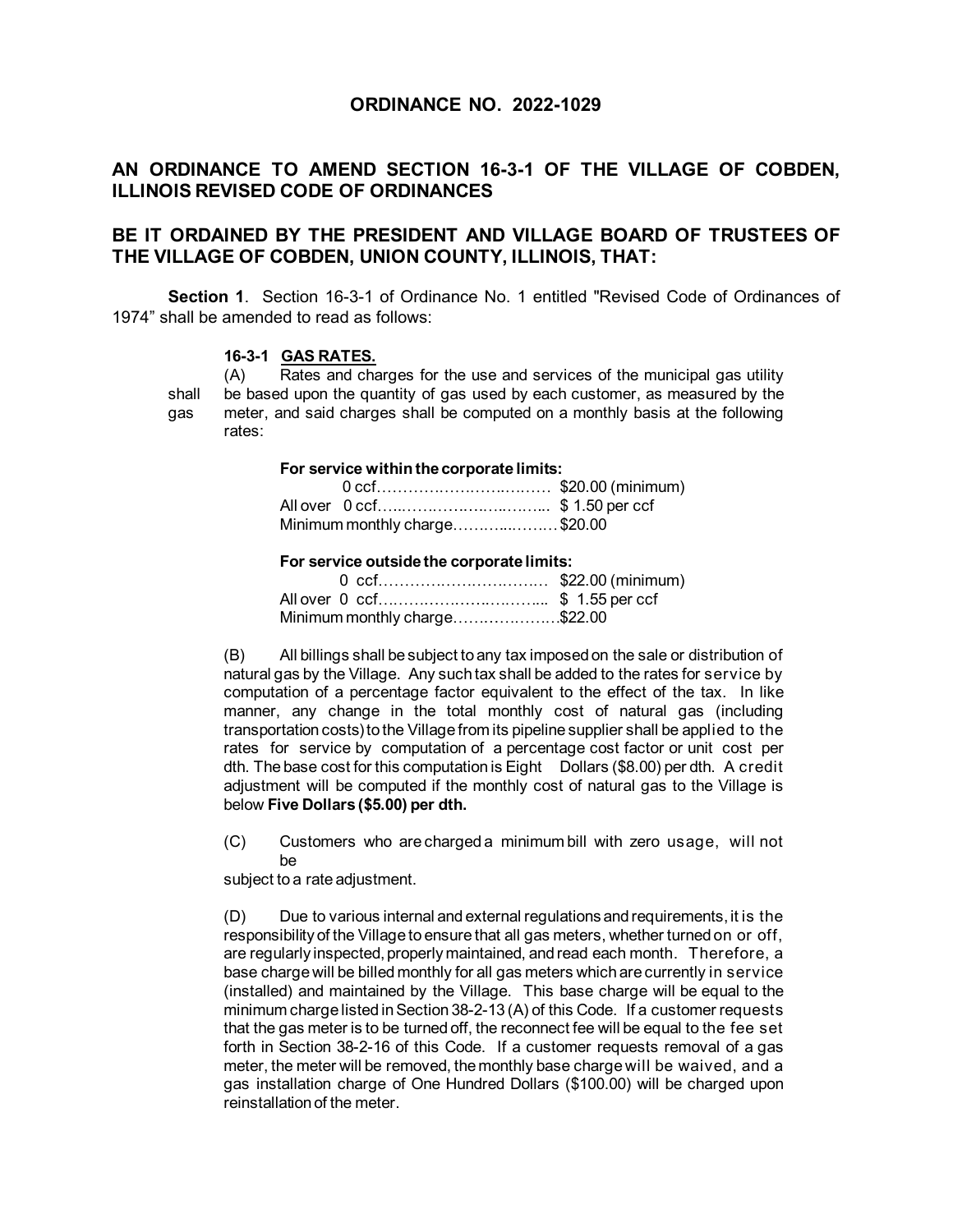**Section 2.** That the above rates will be effective with the April 1, 2022 billing.

**Section 3**. That all ordinances and parts of ordinance in conflict herewith are expressly repealed.

 **Section 4**. This ordinance shall be in full force and effect from and after its passage, approval, and publication in pamphlet form, as provided by the Illinois Compiled Statutes, Chapter 65; Section 5/1-2-4.

PASSED BY THE VILLAGE BOARD OF TRUSTEES OF THE VILLAGE OF COBDEN, UNION COUNTY, ILLINOIS, ON THIS 7th DAY OF MARCH, 2022.

> $\frac{1}{2}$  ,  $\frac{1}{2}$  ,  $\frac{1}{2}$  ,  $\frac{1}{2}$  ,  $\frac{1}{2}$  ,  $\frac{1}{2}$  ,  $\frac{1}{2}$  ,  $\frac{1}{2}$  ,  $\frac{1}{2}$  ,  $\frac{1}{2}$  ,  $\frac{1}{2}$  ,  $\frac{1}{2}$  ,  $\frac{1}{2}$  ,  $\frac{1}{2}$  ,  $\frac{1}{2}$  ,  $\frac{1}{2}$  ,  $\frac{1}{2}$  ,  $\frac{1}{2}$  ,  $\frac{1$ KAREN M. WINZENBURGER, VILLAGE CLERK COBDEN, ILLINOIS

| <b>NAME</b>           | AYE. | <b>NAY</b> | ABSTAIN   ABSENT | <b>CONFLICT</b> |
|-----------------------|------|------------|------------------|-----------------|
| Jean A. Britt         |      |            |                  |                 |
| Patrick C. Brumleve   |      |            |                  |                 |
| <b>Todd Dietterle</b> |      |            |                  |                 |
| Larry Hackethal       |      |            |                  |                 |
| Dennis Maze           |      |            |                  |                 |
| <b>Austin Sellars</b> |      |            |                  |                 |
|                       |      |            |                  |                 |

APPROVED BY THE VILLAGE PRESIDENT OF THE VILLAGE OF COBDEN, UNION COUNTY, ILLINOIS, THIS 7TH DAY OF MARCH, 2022.

> \_\_\_\_\_\_\_\_\_\_\_\_\_\_\_\_\_\_\_\_\_\_\_\_\_\_\_\_\_\_\_\_\_\_\_\_\_\_\_\_\_\_\_ PAUL Z. TOMAZZOLI, VILLAGE PRESIDENT

ATTEST:

\_\_\_\_\_\_\_\_\_\_\_\_\_\_\_\_\_\_\_\_\_\_\_\_\_\_\_\_\_\_\_\_\_\_\_\_\_\_\_\_ KAREN M. WINZENBURGER, VILLAGE CLERK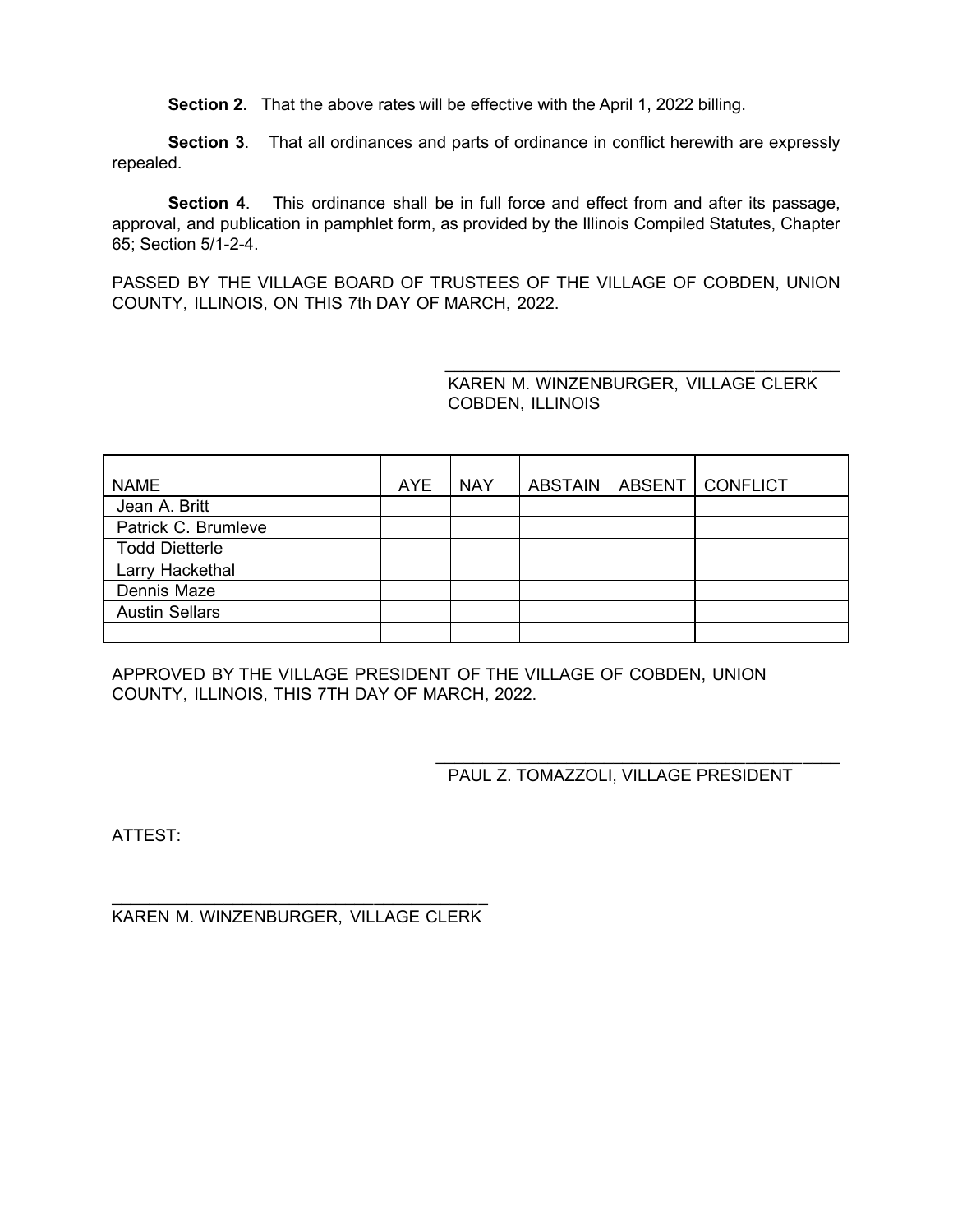VILLAGE OF COBDEN

ORDINANCE NO. 2022 - 1029

# **AN ORDINANCE TO AMEND SECTION 16-3-1 OF THE VILLAGE OF COBDEN, ILLINOIS REVISED CODE OF ORDINANCES**

Adopted by the Village Board of Trustees of the Village of Cobden on this 7th day of March, 2022

Published in pamphlet form by the authority of the Village Board of Trustees of the Village of Cobden, Union County, Illinois, on this 8th day of March, 2022